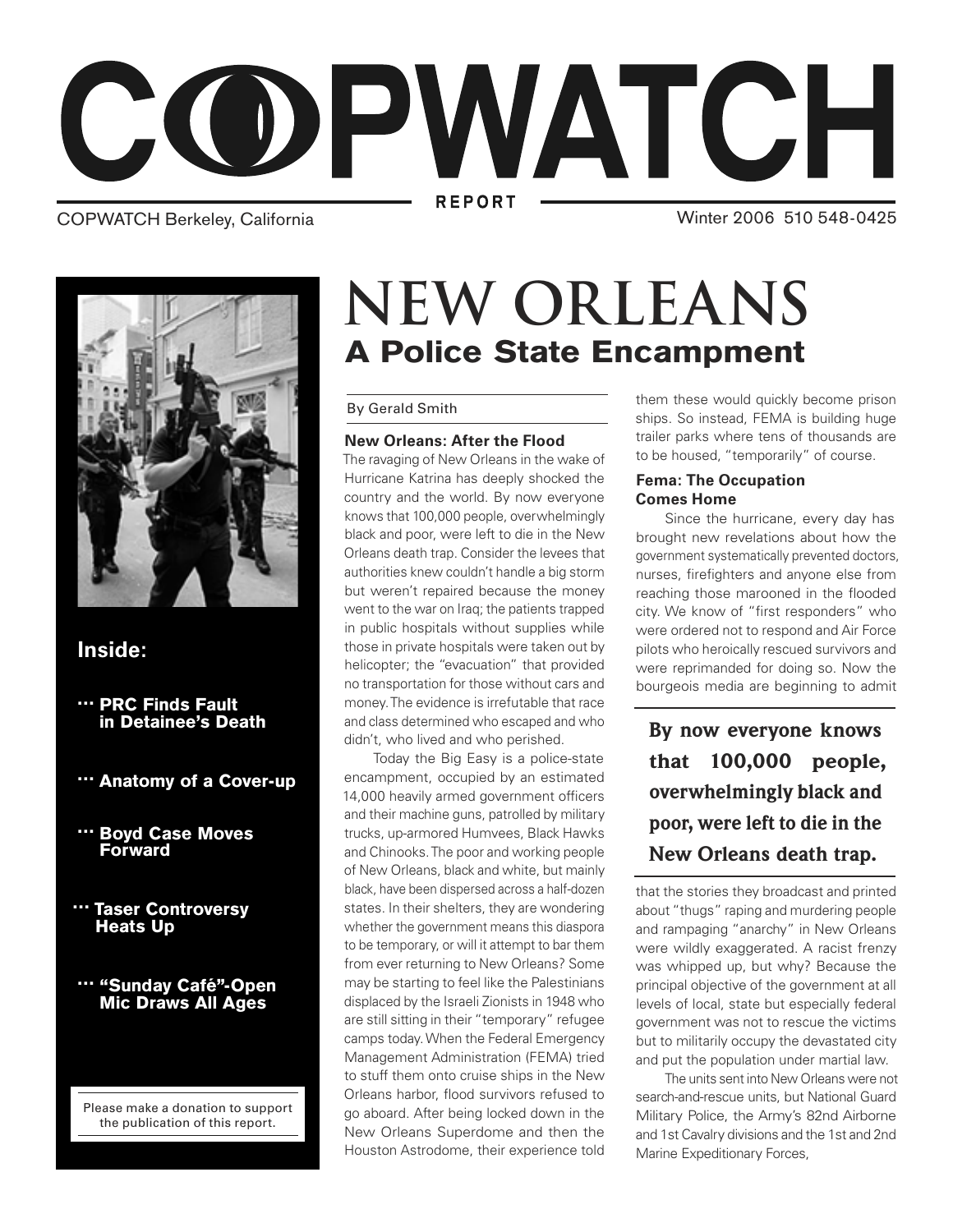## WHO IS COPWATCH?

 We are a group of community residents and students who have become outraged by the escalation of police misconduct, harassment and brutality in recent years. We have joined together to fight for our rights and the rights of our community by directly monitoring police conduct.

We walk the streets and watch the police. Although it is important to resist police brutality by taking cops to court, filing complaints and having demonstrations, we believe that it is crucial to be in the streets letting the police know that the people will hold them accountable for their behavior in the community.

 We have no single political or religious belief. Our volunteers come from a variety of backgrounds and perspectives. What we share is the belief that citizen participation in these issues and monitoring of the police is a crucial first step towards building a movement which is capable of stopping police violence and challenging the increasingly powerful role of police throughout our society.

 If you have been a victim of police abuse, witnessed abuse or are just plain fed up with police misconduct and want to do something about it, give us a call. We will train you to COPWATCH. We also need artists, writers, researchers, outreach workers, organizers and others to help. We are an all volunteer group so your help is always needed!

# **COPWATCH**

The COPWATCH Report is published by Copwatch, a grassroots all-volunteer organization which works to defend the rights of everyone in our community to fair treatment under the law.

> **COPWATCH** 2022 Blake Street Berkeley, CA 94704 (510)548.0425 www.berkeleycopwatch.org

back from Iraq (where they stormed Baghdad in the 2003 U.S. invasion). Many of their tactics were the same in both cities, only here they were engaging in combat operations against mythical insurgents who put up no resistance.

 This is no exaggeration, but a precise description of plans drawn up by the Defense (War) Department long before 11 September

way blockaded by FEMA. Agents said no boat over 16 feet would be allowed. They also refused to let the boatmen go to hospitals to ferry out patients who were dying there. All 500 were turned back. A couple who got through to the launch site of the state Department of Wildlife and Fisheries (under FEMA command) reported "there were over 200 DWF agents just standing around and



2001, which led to the establishment of the U.S. Northern Command. Once fatuously described as "an office in search of a mission" (Christian Science Monitor, 25 February 2002), NORTHCOM is now larger than the command center for all U.S. operations in Latin America (SOUTHCOM). Its mission is to set the stage for junking the legal prohibition against using the military to police the domestic population. The proscriptions of the Posse Comitatus Act of 1878 have been increasingly skirted by Republican and Democratic administrations alike. Now, in New Orleans, the generals have seized the opportunity to lock down an entire city indefinitely.

### **First Responders Urged Not to Respond**

 The FEMA bulletin and DHS directives certainly discouraged many would-be aid workers. Consider the following incidents:

 On August 31, a caravan of 1,000 volunteers towing 500 private boats assembled in Lafayette at the appeal of a Louisiana state senator and headed toward New Orleans with a police escort from the Jefferson Parish sheriff's department. However, according to a participant, when they got off the Interstate, they found their

doing nothing…FEMA would not let them help" (reported on the Securing America web log, 3 September; WNYC radio, 5 September; and the Lafayette Daily Advertiser, 12 September).

 The Navy amphibious assault ship USS Bataan, with 1,200 sailors, a fully equipped and staffed 600-bed hospital, and capacity to generate plenty of electricity and 100,000 gallons of fresh water a day, rode out the storm in the Gulf of Mexico and attempted to aid New Orleans as soon as it passed. FEMA turned the Bataan away (Chicago Tribune, 4 September). Some 1,400 firefighters from all over the country headed to the Gulf Coast to help. But they were corralled by FEMA and sent to Atlanta…for public relations training. "They've got people here who are search-and-rescue certified, paramedics, haz-mat [hazardous materials] certified", complained a Texas firefighter. The American Ambulance Association offered to provide 300 emergency vehicles, but the General Services Administration and FEMA turned them down (Washington Post, 4 September).

As the toll of confirmed dead climbs over 1,000, the fact that at least 154 of the bodies were recovered in New Orleans hospitals >>continued on page 6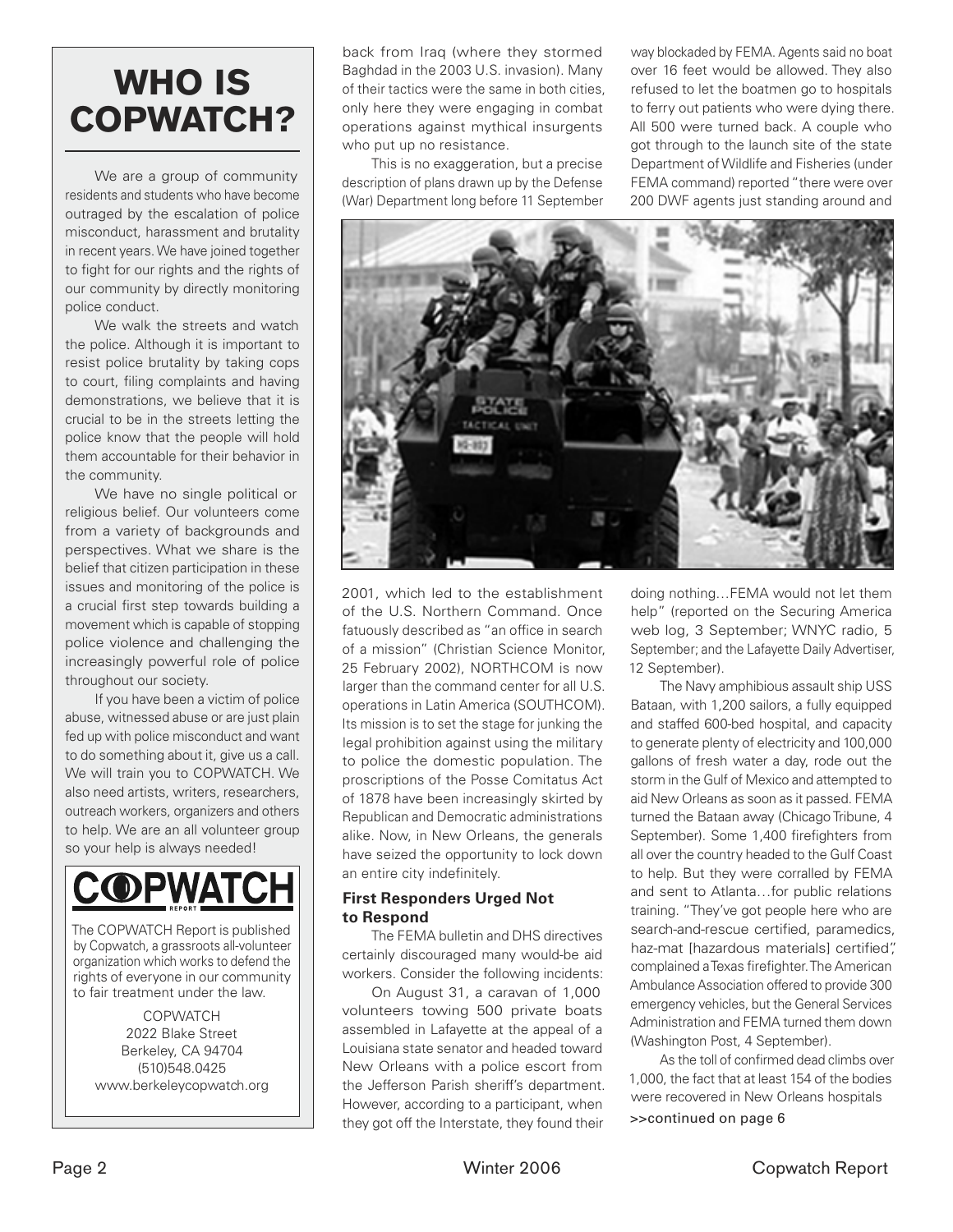### POLICE AND CITY HELP PLAINTIFFS SUE GRANDMOTHER

### By Andrea Prichett

While Berkeley Copwatch's main mission is to observe police, and teach people how to observe police and to know their rights, it is also our responsibility to comment on injustice when we become aware of it. For this reason, we feel that we must speak out about the case of Lenora Moore and the technique of using mass small claims actions to drive certain people from a neighborhood.

 Lenora Moore is an elderly, African American woman who was born and raised in Berkeley and is currently being sued by an entire group of neighbors for allegedly "allowing" drug dealing to take place on or around her property. The neighbors don't seem to care whether Lenora had any part in the drug activity or whether she was even aware of it. They can't seem to get the evidence necessary to convict the people who they believe are actually causing the problems. Therefore, they have chosen to focus on Ms. Moore, not because she is guilty of a crime, but because she is an easy target.

**…they have chosen to focus on Ms. Moore, not because she is guilty of a crime, but because she is an easy target.**

 This technique of using the civil courts to sue property owners has been used in a growing number of cities, including Oakland. This Fall, an elderly grandmother named Ruby Harris was sued by the city. Coucilmember John Russo and Ignacio De La Fuente said that now the Harris family, in order to stave off hundreds of thousands of dollars in public nuisance fines from the city," will have to move out and the residents will be able to take back control of their street". While politicians may consider this to be a victory, there are many others who see the tragedy of the situation.

 Make no mistake; the tactic of organizing neighbors to file "mass small claims actions" is not simply a way for the "little guys" to "take back" their neighborhoods. It is a highly political strategy for gentrifying a

neighborhood. If stopping drug dealing was the real issue, then police would focus on gathering evidence to gain convictions, city services would be available to deal with drug addiction and job programs for youth would be the city's number one priority. Instead, the blame for the symptoms of poverty, lack of opportunity and education are laid at the feet of a 75 year old woman who, the police and neighbors maintain, is somehow responsible for failing to stop drug dealing in an area that has suffered from drug activity for over 30 years.

 Despite claims of impartiality, the police and city officials have been instrumental in organizing the neighborhood campaign against Ms. Moore. The neighbors have received assistance from city staff in preparing their case. In fact, at the second court date on November 4th, Ms. Moore walked in to discover that the plaintiffs have been provided with police reports and a declaration from Taj Johns, an employee in the city manager's office. Ms. Moore was not provided with any of this material. It is important to keep in mind that, in this type of action, defendants are not provided with legal assistance and can not be represented by a lawyer. Fortunately, Leo Stegman, a local paralegal and activist, volunteered to help Ms. Moore to prepare her defense. With all of the bizarre courtroom maneuvers by the prosecution and the commissioner, Ms. Moore was especially fortunate to be assisted in court.

 For example, in a highly unusual and very controversial move, the judge (actually Commissioner Rantzman) required the DEFENSE to present its case BEFORE the PLAINTIFFS brought their witnesses. If there is any lingering doubt about the political nature of the case, the fact that ex-mayor Shirley Dean was present in court and working with the plaintiffs shows that this is no humble band of neighbors. They were in court to send a message.



Leo Stegman and Lenora Moore

 In many ways, this case represents the future of Berkeley. How will Berkeley deal with the drug economy? Shall we continue with violent police raids of residences and the racial profiling that has come to characterize South Berkeley? Shall we sue grandmothers and family members who are associated with people accused of participating in the underground drug economy? Or will we finally recognize that crime has roots and poverty has causes? If we have any hope of preserving the existence of the working class in Berkeley, then we must provide for young people who are at risk. Jobs, opportunities, and programs are vital to helping our community to recover from the devastating effects of the crack epidemic and the new economy. Let Berkeley truly live up to its reputation as a progressive city and give up the quasi-judicial practice of mass small claims suits. 榆

### Copwatch Decal Class for UC Students

Education 98/198, 2 units Contact Owen Sizemore Mon, 6-7:30, 2022 Blake St. by owen s@berkeley.edu

In this course students will learn their rights when confronted by a police officer, and how to safely Copwatch. Also we will discuss further topics such as the Patriot Act, Racial Profiling, history of the police, and much more! The course focuses on civilian observation of the police as a means of increasing police accountability and preventing misconduct with an emphasis on safe and effective assertion of civil rights while interacting with the police. We will apply what we learn by directly observing the police on the streets. In past semesters, students have played an integral role in getting the UCPRB fully staffed and have hosted forums and concerts in People's Park.

Classes are held every Monday from 6:00 - 7:30 at 2022 Blake St. The class starts January 30th and continues until May 8th. UC students can get 2 units of credit. Free and open to the public. Come out! Make a difference!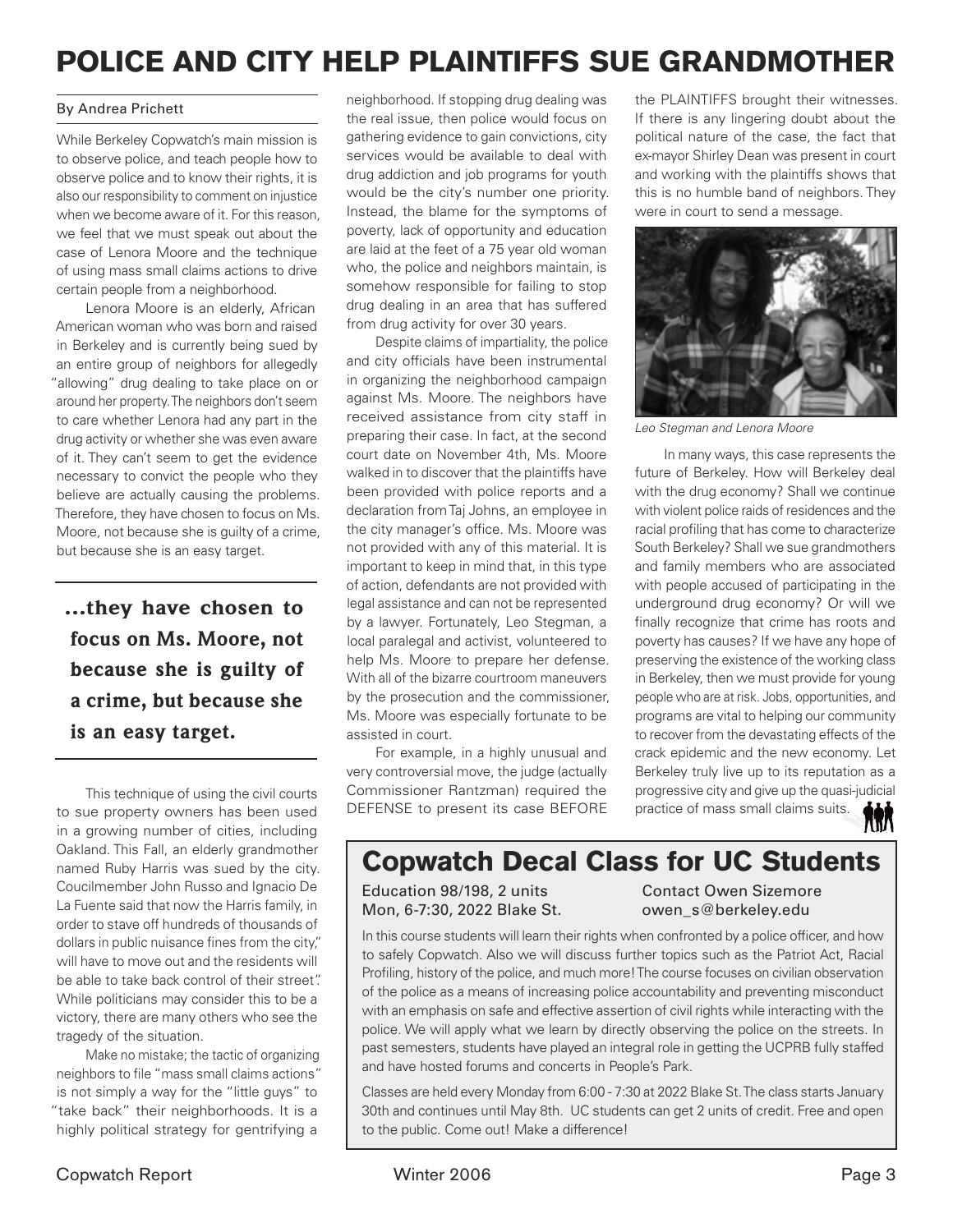# **PRC Finds Faultin Detainee's Death**

### By Siobhan Wilson

On March 29, 2004, a man died in the custody of the Berkeley Police. It is stated in the autopsy report that he died of acute cocaine intoxication. The question that remains is whether or not the BPD was negligent in their job to "protect and serve". Did Tyrone Hughes die because the BPD disregarded the signs of a man in the midst of physical trauma simply because he was being arrested? Was doing a strip search more important than phoning the medical team? Is it considered proper procedure to ignore drops of blood falling from a handcuffed man's closed mouth? There are so many questions surrounding the death of Tyrone Hughes that the PRC was asked to do an investigation.

 What happened that night appeared to be an arrest for an old warrant, and the subsequent booking should not have ended up with Mr. Hughes "lying and twitching on the floor as if he was having a seizure" (as quoted by Officer Hamilton). Unfortunately, it did. As Tyrone Hughes was being booked the officer doing the paperwork, Hamilton, noticed blood dripping from his lips. He

asked Mr. Hughes if he was alright, and did not get a verbal response, only a nod yes. At this point, things begin to get questionable. Since when is blood dripping from a man's lips normal, particularly when moments earlier, while being arrested he was talking and showing no signs of injury?

After Officer Hamilton completed filling out the arrest sheet and standard paperwork, Officer Erby, indicated that it was time to move him to the booking area. At that time, Officer Hamilton noticed that he was moving slowly and didn't look well. As the booking officer asked him the standard questions that are part of the protocol, Mr. Hughes still wouldn't reply verbally. This time when the question was posed "Do you have any medical concerns?" he nodded yes. Nonetheless, instead of immediately seeking the assistance of a medical team, they moved him into a "safety cell" and preceded to strip search him. Was this more important than saving a man's life? Apparently so, because the police didn't call for medical assistance until after the strip search when Mr. Hughes fell to his hands and knees while attempting to put his clothes back on.

According to records, the fire department was called about an hour after Mr. Hughes first showed signs of being sick. The police department did nothing until his seizure had already begun, and at that point there was nothing that could be done to save this mans life.

The PRC ruled against Officer Hamilton and Officer Erby for failure to provide medical assistance and for a failure to search the arrested man's mouth. There was also an Internal Affairs investigation, but those results are not available to the public or to the family of the deceased. The family of Mr. Hughes is understandably grief stricken and appalled. When I spoke to Tyrone Hughes' mother, she told me, with tears in her eyes, that although she knew her son was "in the life", she never thought he would die like this. She doesn't understand why the police didn't do something earlier. She believes that this could have been different, that her son could have had a chance, if the police had done their jobs correctly, and treated him like a human being, and not just another drug bust.



# **Modesto Copwatch** Mobilizing in the Rural Areas

#### By Maria Jaime

On October 29, 2005, California Rural Legal Assistance and the Stanislaus County ACLU chapter organized a community event where Berkley Copwatch presenter Andrea Pritchett, talked to a community group about cop watching and how to form a local Copwatch organization.

 The community event was triggered by a tragic event earlier this year where a twenty-year-old marine on leave from a tour of duty in Iraq, killed a local police officer in a gun battle outside a Ceres liquor store. The Ceres police, along with other law enforcement agencies formed a multi-taskforce agency and declared a war against local gangs after

labeling the marines' actions as "gang-related." The community complained to local activists that these poor Latino neighborhoods and farm labor centers were raided daily and young Latino boys were being stopped at gunpoint without basis.

 The community responded to what they perceived as "intolerable harassment" at the hands of law enforcement by uniting with other non-Latino members of the community who were similarly outraged by what they saw playing out in the local media as an assault on basic civil rights. With cameras in hand, volunteer members of the local chapter of the American Civil Liberties Union spent their weekends patrolling the farm labor center, a low income housing development which houses agricultural workers and their families.

 On the first day that the newly trained cop watchers set out, the local media picked up the story and aired it on the six o'clock news. For the first time in months, the Ceres Police patrols circled only the outside perimeters of the center, but did not go in. A very optimistic group is braced for a bright future in cop watching and deterring police harassment in this small farm worker community.

To get in touch with the Ceres/Modesto copwatching effort contact: **AAR** mjaime@crla.org.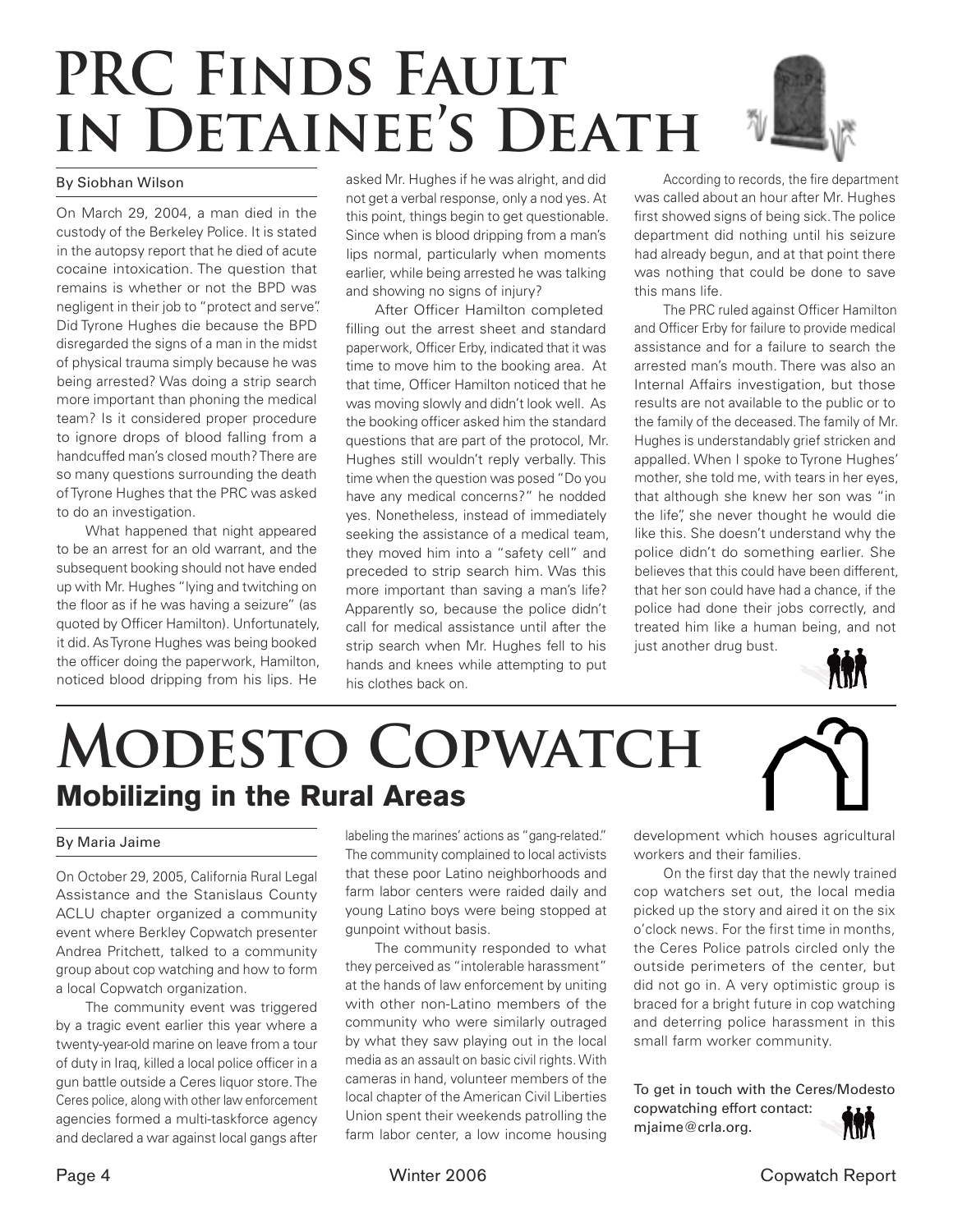# TASER CONTROVERSY HEATS UP

### By Karin Hilton

In the recent months a wave of research findings concerning the use of "Tasers" have been brought to our attention. The Taser originally advertised as a "non-lethal" weapon has now been linked to at least 165 deaths. This use of force is cruel and torturous. The use of Tasers should not be viewed as anything less than a violation of human rights. Many cities and police forces across the country have already adopted a ban, or are considering a ban on the use of Tasers because of the potential safety and health concerns, liability and economic impact on the city and departments. We, the members of Copwatch, urge you to examine the information and links provided and place an immediate ban on Tasers by the Berkeley Police Department and in the City of Berkeley.

 The "Taser" is a brand name manufactured by Taser International. Tasers release a five second, 50,000 volt shock of electricity from two barbed darts penetrating directly into the target. The Taser can be used up to 21 ft away from the target, but can also be altered and used as a "stun-gun" if held close to the target. Each five-second burst of electro-shock is felt throughout the body, incapacitating the victim. Tasers were originally released as a "non-lethal" weapon that could be used as an alternative to a gun. However, the Taser has not been sufficiently, independently or impartially tested. Some recent findings by independent organizations have found that Tasers are not as safe as they initially seemed and may lead to death. Amnesty International's report, "United States of America: Excessive force and lethal force?" suggests that, in many cases where police have used Tasers, human targets have been, "subjected to extreme levels of force, including repeated Taser discharge and in some cases dangerous restraint techniques such as hogtying." The repeated high voltage shocks violate guidelines such as, the UN Code of Conduct for Law Enforcement.

 In addition to the deaths, independent studies are beginning to show numerous health risks, including long-term risks. Amnesty International's report, suggests that Tasers may "exacerbate a risk of heart failure in cases where people are agitated or under the influence of drugs, or have underlying health problems [such as previous heart conditions, mental health histories]," which leaves large, indecipherable, populations at a



This poster is an art/law collaboration between poster maker Doug Minkler and attorney, Aram James. For information contact: Aram James, ABJPD1@juno.com

dangerously high risk of death. In the case of pregnant women (another population that is not necessarily visible but is a high-risk group), the manufacturer even cautions that Tasers should not be used. In one case, cited by Amnesty International, a woman, who was 12 weeks pregnant, refused a strip search in a Florida jail and was Tased. She miscarried 7 days later, which was presumably caused by the shocks. Avoiding the use of Tasers on people with medical conditions, pregnant women, and people under the influence, is impossible for law enforcement to do with certainty. This risk makes it imperative that Tasers not be used as an "alternative" in non-life threatening situations.

 Evidence suggests that Tasers are often not being used as an alternative to lethal force, but rather, are being used to "subdue non-compliant or disturbed individuals who do not pose a serious danger to themselves or others. Our concern is, If tasers were introduced to the Berkeley Police Department,

they would not minimize the use of force, and would discourage the use of de-escalation techniques. In many police forces in the US, Tasers have become a tool used excessively in cases of unruly schoolchildren, mentally disturbed or intoxicated individuals; suspects fleeing minor crime scenes and people who argue with police or fail to comply immediately with a command. Our concern is that Tasers would provide police with another weapon that can easily become excessive force, with few, if any, regulations.

 For these reasons, and many others, several cities, police forces, and community groups across the country have taken a stand to ban Tasers from use in their communities. We, at Berkeley Copwatch, request that the Berkeley Police Review Commission, and Berkeley City Council review the material provided and follow the lead of many other cities including Chicago and Boston, and ban the use of Tasers in Berkeley.

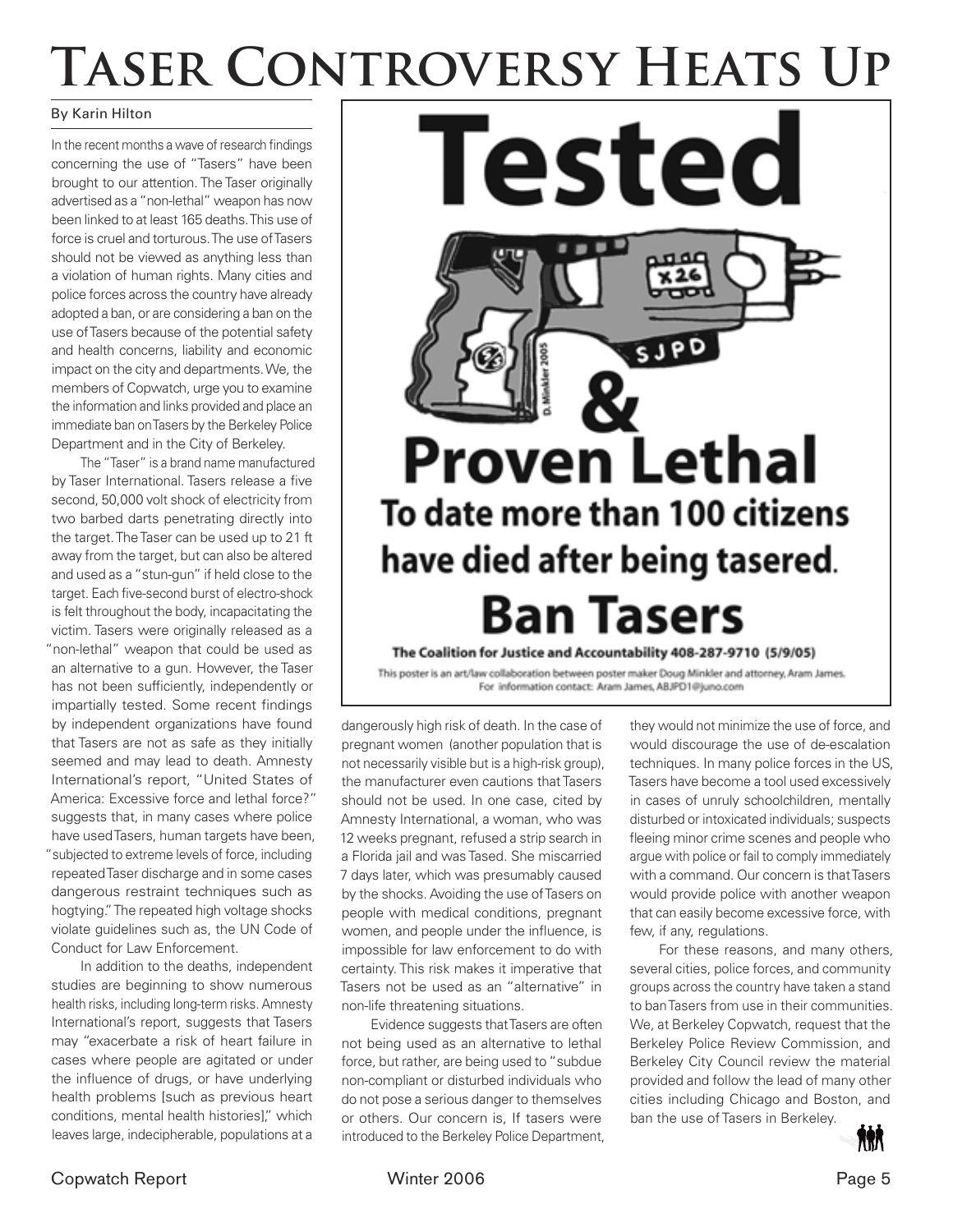# **Boyd Case Moves Forward** The Clock Won't Stop for SFPD

On October 19th 2005, the San Francisco Police Commission was the arena to discuss the on-going battle for justice for Cammerin Boyd, an African American young man with a physical disability who was shot and killed by Officers Timothy Paine and James O'Malley on May 5th 2004. On May 5th 2005, Malaika Parker of Bay Area Police Watch filed a complaint on the Boyd's case to the Office of Citizen Complaints (OCC), which helped start an action against police Officers Paine, and O'Malley, as well as Officers Ferdinand Dimapasoc and Owen Sweeney through the Police Commission. Now the San Francisco Police Department

### *New Orleans* continued from page 2

and nursing homes has caused an uproar. A New York Times (19 September) investigation showed that in facility after facility, the feds turned around or commandeered trucks, buses, boats and helicopters that had been sent to aid the patients.

### **Troops Begin Combat Operations in New Orleans**

 What would lead local, state and federal authorities to adopt such a murderous response toward the surviving victims of a disaster? Gut racism, certainly, from sheriffs on the bridges over the Mississippi to the squads of heavily armed white cops who cruised through the streets of New Orleans in pick-up trucks hunting down black residents, is one explanation. In the Ninth Ward, "n\_\_\_\_\_rs are Texas' problem now", remarked one officer caught on a reporter's tape recorder (Democracy Now! September 6). The mood was captured by one of the states grinning gun thugs, who jokingly told a reporter, "If you wanted to kill someone here, this was a good time" (New York Times, 8 September 2005).

 The day before President Bush entered the city, the semi-official Army Times (2) September) announced, "Troops Begin Combat Operations in New Orleans". This was not just a headline writer's exaggeration. The article said a massive citywide security mission had been mounted to fight the insurgency in the city. The article quoted Brig. Gen. Gary Jones, commander of the

By Leroy F. Moore Jr. & Gerald Smith is trying to delay and even throw out this case over petty technical details. However, Marlyon Boyd, mother of Cammerin, is a lawyer and is well aware of the strategies the SFPD is using to delay her son's case. Ms. Boyd spoke with us for this article.

> Right away, Ms. Boyd made clear what the charges are. The charges consist of police officers lying under oath, shooting at an intersection, improper use of their firearms, and shooting at an unarmed individual risking harm to them (Mr. Boyd) and the public. Mrs. Boyd broke it down by saying that the lawyer representing the SFPD really wanted to delay the case so Mrs. Boyd and her lawyer would be unable to use the evidence from this hearing for the

> Louisiana National Guards Joint Task Force Katrina, saying,"This place is going to look like Little Somalia…We're going to go out and take this city back. This will be a combat operation to get this city under control."

> Take the city back…from whom, from the hapless and helpless people who were stranded there?

### **Planning for The "New" New Orleans**

 What is looming is a permanent diaspora of New Orleans blacks. A clue to the ruling class intentions for post-Katrina New Orleans was revealed by unofficial Bush administration mouthpiece David Brooks, in a New York Times (8 September) column outrageously titled, "Katrina's Silver Lining." The silver lining for the capitalists, it seems, is the opportunity presented by the fact that Katrina separated tens of thousands of poor people from the run-down isolated neighborhoods in which they were trapped. Like the Bushes, Brooks is exultant at the idea that this government-enhanced disaster is turning hundreds of thousands of black residents into homeless evacuees, to be hunted down as looters or rounded up and deported to heavily policed "shelters." Brooks says government must prevent them from ever coming back. According to Brooks," If we just put up new buildings and allow the same people to move back into their old neighborhoods, then urban New Orleans will become just as run down and dysfunctional as before."



civil case of her son. Mrs. Boyd is suing the city\county\SFPD\and the state of California for a total of one hundred million dollars.

 Cammerin Boyd became disabled in 1993 when Oakland CHP Officers wrongly

### >>continued on page 8

 Similarly chilling comments were made by James Reiss, head of the New Orleans Business Council. While tens of thousands of people were still stranded on rooftops and in the Superdome, Reiss was organizing a secret conclave of business leaders in Dallas to work out the plans for a new New Orleans, cleansed of poor black people. Through the house organ of American capital, Reiss issued a threat on behalf of his class:

The new city must be something very different, Mr. Reiss says, with better services and fewer poor people." Those who want to see this city rebuilt want to see it done in a completely different way: demographically, geographically and politically," he says." I'm not just speaking for myself here. The way we've been living is not going to happen again, or we're out." (Old-Line Families Plot the Future in New Orleans, Wall Street Journal, 8 September).

 To honor the lives of the brothers and sisters, the mothers and fathers that the ruling class simply left to die, to achieve genuine social equality and a decent life for blacks and all working people, we will have to change this whole system. Capitalism is racist to its core, and the struggle against racism must therefore be a struggle against capitalism.

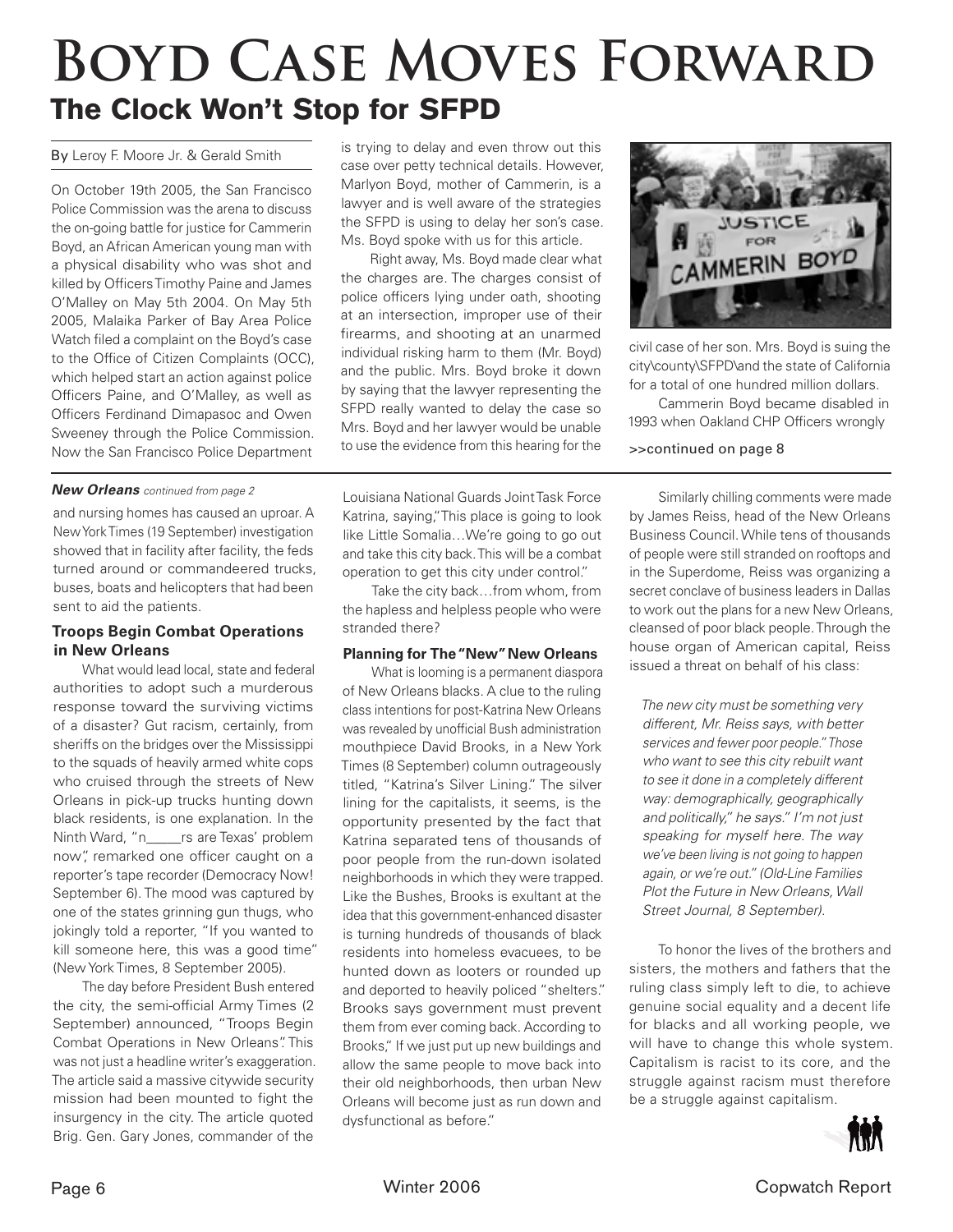# **"Sunday Café"-Open Mic Draws All Ages**

### Community Justice Project Continues in South Berkeley

### By Andrea Prichett

Efforts to create a community based justice forum continued in South Berkeley with the third neighborhood event that has come to be known as the "Sunday Café." On Oct 23, Copwatch along with the South Berkeley Community Church, L'il Bobby Hutton Literacy Campaign, and Resurrection Church co-sponsored the afternoon of music and poetry. The next Sunday Cafe will take place Febuary 26th, 2 to 4pm at the church.

 This series of open mic/talent show type activities have attracted a strong showing from the young people in the neighborhood. In fact, most of the 50-60 people there were under 15 years of age. However, adult residents also came by to share the poems, songs, insights and food that are offered at the free event. Organizers stress that this activity is meant to be homegrown and very neighborhood oriented. The theme of the most recent event focused on survivors of hurricane Katrina and many of the poems that the children recited extended concern to the people of New Orleans.

 Pastor Gayle Dixon of the South Berkeley Community Church was one of the organizers who went door to door to invite neighbors to get to know one another at this intergenerational event. According to Rev.Dixon,," This is just another effort to be in a harmonious relationship with our community and to grow positive relations between neighbors. We will continue to have these events and bring in those who can help facilitate justice and create a learning environment in our neighborhood."

 Andrea Prichett from Copwatch who also helped to organize the activity explained why Copwatch is so interested in the Sunday Café.

 " We believe that real problem solving in the neighborhood can only happen in a climate of trust and caring. Relationship building is very important. Once we have



David Turner, a particapant in Sunday Cafe, October 2005

a high level of trust, we will be able to discuss issues and maybe even deal with controversial topics in a climate of caring. We are interested in problem solving staregies and violence prevention efforts that don't involve the police or city agencies. This may seem idealistic, but

the old method of calling in the police doesn't seem to be working. We want to try a new approach."

If you are interested in helping to create the Neighborhood Forum For Justice and Healing, contact Copwatch: 榆 510.548-0425



### Advice by Attorney Katya Komisaruk

QUESTION: If the police notice that my car registration tag is expired while my

car is parked on the street, can they tow it without telling me? Can they tow it from my own driveway?

ANSWER: If your car is parked on the street and its registration expired at least six months ago, the police can tow it without giving you warning. If the car is parked in your private driveway, then it should be safe even if registration is long expired. Either way, make sure that no one has left anything in the car

that might possibly be illegal because such an item could serve as probable cause to seize the car and could be used as evidence to prosecute the owner.

QUESTION: Recently, the police arrested my boyfriend and discovered that he had a key to our house. The officer used the key to enter our house and search it and totally devastated the place. The cop didn't have a warrant. Was this legal?

ANSWER: The police can search without a warrant under quite a wide variety of circumstances. To answer this question,

>>continued on page 10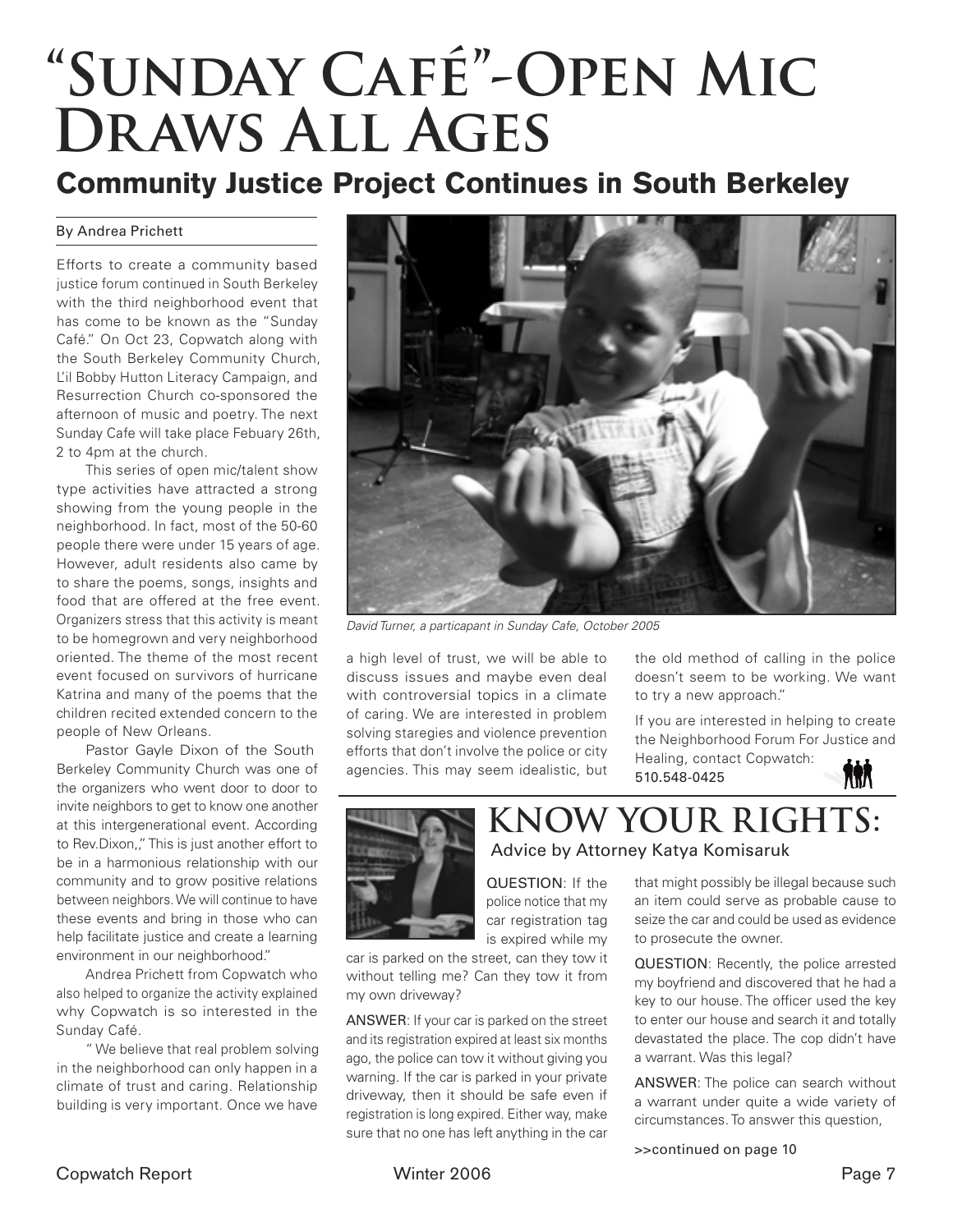# **Anatomy of a Cover-up**

### By Karin Hilton

The fact that another African-American man, Patrick Gaston, was killed by police in front of many witnesses is not in itself shocking. Sadly, this scenario has been played out too many times before on Oakland's streets. However, we have learned from the past that when the Oakland Police commit murder, we can expect the propaganda machine to rev up into full gear.

 Let's look at lie number 1: "A preliminary autopsy found that Patrick Gaston, 34, may have died of asphyxiation after swallowing a plastic bag of drugs, Oakland police Sgt. Tony Jones said Friday."

 This is absurd on its face. Since when do the police perform "preliminary autopsies?" On the very same day as the death, police can claim to know what killed the man? The fact is that their minds are made up; they are determined to have it be

true that Patrick Gaston was responsible for his own death.

 Are we really supposed to believe that the officers on top of him and the officers delivering blows to his body are a mere coincidence to his sudden death?

Lie #2 "Jones said one of the officers hit Gaston on both sides of his body and kneed him, but he said no one kicked or choked him. The autopsy found no swelling or bruising on his head, he said."

Yet again...what autopsy? In most cases, autopsies take weeks if not months to perform. Toxicology tests take weeks to come back from the labs…or so we are told. How is it that these officers can simply spread blatant falsehoods with complete impunity?

 Fortunately, the family has opted to have an independent autopsy performed. This is wise because the coroner (who performs the autopsies) is part of the Alameda County

Sheriff's office. It would be a rare occurrence indeed for the police to admit that police were responsible for the death.

 Unfortunately, anyone who has a loved one die at the hands of police must organize to have an independent forensic specialist examine the body. Valuable evidence about what really happened can only be recovered by an independent agency.

 Finally, it is important to notice that police, as if reading from a script, released information about the victim that, while completely irrelevant to the fact of his murder, is intended to make the public somehow believe that he deserved what he got." Gaston had a previous drug-related conviction and was on probation when he tried to sell heroin to an undercover officer, police said." And this is supposed to justify his murder?

#### **Fortunately, we are wise to the anatomy of a cover-up. RRA**

### *Boyd Case* continued from page 6

thought Cammerin was in a stolen car. The CHP chased him and made him crash, causing him to lose his leg. Come to find out, the car was his mother's. The Oakland police continued their harassment of Cammerin every time he was driving through Oakland. Finally, on May 5th 2004, Cammerin was once again chased by police, but this time it was in the Western Addition of San Francisco. He was shot by Timothy Paine after screaming that he was disabled and needed his leg from the car and reached for it.

 The hearing on October 19th, 2005 was supposed to begin the inquiry against Timothy Paine and the other officers who shot Cammerin Boyd. However, police changed the main goal of the hearing into an old question on the statue of limitations and time line in Boyd's case. The lawyer representing the police argued technical details of Cammerin's case by saying "Captain Fong didn't have enough time to respond to the Boyd's case" and that the procedures were not followed in a timely matter. On the basis of these technical details, the San Francisco Police wanted the case to be thrown out or delayed.

 Many activists, Cammerin's family, organizations and law students took the mic at the police commission to echo demands that the Police Commission has the power and duty not to be swayed from their jobs. A representative from the newly formed African American Police Relationship Board of the Western Addition compared the quick reaction after the shooting of Police Officer, Isaac Espinoza to the lack of action and now the request to delay the case of Cammerin Boyd. He said "it shows that one life is more important than another. But a life is a life!" The common message from the public was "do the right thing!" Well, after the Police Commission came out from closed session, they did the right thing by dismissing the police's argument for delay.

 Nevertheless, it is now December, weeks after the Police Commission rejected the request for delay and still the community and Cammerin's family are still waiting. On October 19th, the Police Commission told the public that the Boyd's case would be on the November 2nd agenda. Commissioner, Gayle Orh-Smith, promised us that it would be on the agenda for November 9th. Well, November 9th came and went still no hearing. Martin Luther King's book, "Why We Can't Wait" came to our minds as the weeks continued to go by.

 Mrs. Boyd ended our interview by saying, "the police,will come up with lame excuses on why they had to shoot a disabled unarmed man," and "it is up to the Police Commission and public to come to a conclusion in this case." She also told us that after the shooting of her son the police quickly came out and said that the shooting was justified. Umm…sounds familiar?



Cammerin Boyd's family

Mrs. Boyd is asking people to support her and the campaign for Justice for Cammerin Boyd by coming out to Police Commission weekly hearings at San Francisco City Hall room 408. You can call Mrs. Marlyon Boyd to get involved in then campaign for justice for Cammerin Boyd at (510) 663-8772 or email her at cammerinboyd050505@yahoo.com.

**AAR** Page 8 Copwatch Report Number 2006 Copwatch Report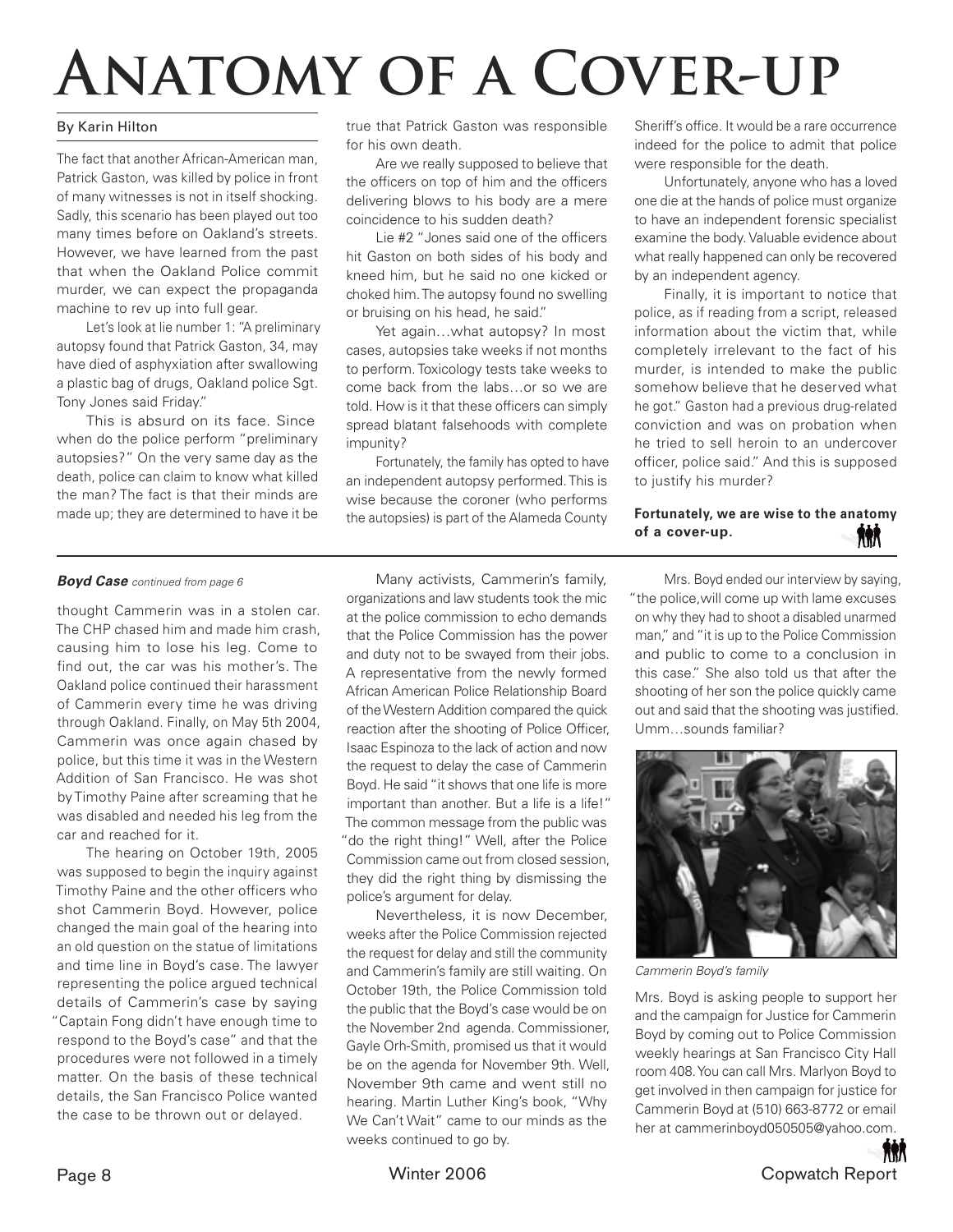## THE NETWORK OF VICTIMS FAMILIES GROWS

### **Idriss Stelley Foundation (ISF) has created the following websites supporting families of loved ones killed by law enforcement:**

### **http://groups.yahoo.com/group/Justice4Samuel/**

Samuel Martinez, 34 years, father of two children, was shot and killed by a San Jose police officer, Friday, May 27, 2005 at 3:00 a.m. in the 2000 block of Countrywalk Circle in North San Jose. The San Jose Mercury News gives the version that Samuel was banging on the wife's door attempting to break in the house. They said that the wife had called the police. When the San Jose Police arrived Samuel Martinez came out of his van and approached the one police officer. The police officer used the Taser gun and tasered him twice then the officer shot Samuel several times. Samuel died at the Santa Clara Valley Medical Center that morning. Contact: Barrio Defense Committee (BDC) PO Box 1523, San Jose, CA 95109 — (408) 885-9785

### **http://groups.yahoo.com/group/Justice4Everardo/**

24 yr. Salvadoran Everardo Torres was fatally shot by Officer Maricela AKA Marcie Noriega on 10-27-02 who "mistakingly" shot Everardo in the chest but meant to grab her taser instead…This is virtually impossible since there is a safety devise on tasers preventling its release by possible assaillants, therefore at least 2 maneuvers to release tasers. Everardo's case will be heard in Federal Court in Fresno on August 9,2005. This website is gathering community support for the Torres family, and to protest in from of Fresno Federal Building on the court day!

### **http://groups.yahoo.com/group/Justice4Gus/**

On June 29 2004, Gus Rugley, 21 yr African American Youth was shot more than a hundred times on Alemany Boulevard, San Francisco, after what SFPD described as a high speed chase. According to the corporate press, Rugley would have opened fire at a police car. However, the autopsy report released nearly 9 months after Rugley's homicide, revealed that he had no gun powder traces on his skin or clothing, therefore Gus could not have used a weapon. The toxicological screen also revealed that Gus Rugley was not under the influence of alcohol or any drugs at the time of his death.

### **http://groups.yahoo.com/group/Justice4Julio/**

Julio Ayala, 26 yr. Salvadoran citizen, was beaten to death for 15 minutes by 13 SSF "Peace Officers" on 4-3-05, shortly after midnight after SF Airport Inn Manager and the occupant of Rm 202, adjacent to Julio's room complained to PD about excessive noise. The official version stands:

Julio "stopped breathing" while constrained in a body wrap. The Ayala's family was not allowed to view Julio's body, due to "lack of suitable facility", was barred from talking to hotel staff, has not been able to access autopsy, PD, paramedics or Fire Department reports. (Created by Idriss Stelley Foundation, Justice4Julio is compiling support for the family of Julio. Sign the Justice4JulioAyala Petition on the website)!

ISF is a nonprofit organization created through the settlement of Idriss Stelley's vs. City &County and SFPD case and its allocation to his mother mesha Monge-Irizarry. Her only child, a 23 African-American, was killed by SFPD at the Sony Metreon Theater on June 13, 2001, 48 shots, 9 officers, as he stood alone in an empty theater.

Idriss Stelley Foundatio 4921 3rd St, SF CA 94124 — (415) 595-8251 24-HRBilingual Spanish Crisis Line. iolmisha@cs.com



### **Copwatch Calendar**

Unless otherwise noted, all events will take place at the Copwatch Office at 2022 Blake Street in Berkeley. For info 510 548–0425

### Organizational meetings:

*Mondays 8 pm* If you want to get involved, go on a Copwatch shift,volunteer or speak with copwatchers about a situation in your area, come to our weekly meeting at 2022 Blake Street.

### Copwatch Class:

*Mondays 6 -7:30 pm* Learn more about the origins of police, community control initiatives, the history of resistance, civilian review and lots more! This UCB sponsored class is also open to the public for free! 2022 Blake Street

### Know Your Rights Training: *Satuarday, March 4th 11am to 2pm.*

Free hands on workshop on what to do if you are stopped by police and how to observe police safely. Includes tips on video, scanners and filing complaints and lawsuits. Call for information on additional trainings, 510 548-0425 2022 Blake Street, Berkeley.

### CIVIL RIGHTS REVIVAL FEST *Bang4Change 2006*

*Sat. February 25th, Noon to 6 P.M.* February 2006 event will unite thousands of People demanding Justice and Peace! SF ANSWER, SF Peacemakers, National Radical Women, SF Black National Newspaper and Community First Coalition have joined our team! Event Location: SF City Hall iolmisha@cs.com (415) 595-8251

### Sunday Cafe

*Sunday Febuary 26th 2pm to 4pm*  All ages are welcome at this open mic event sponsored by the Neighborhood Forum for Justice and Healing. Get to know your neighbors. Bring a poem, song or just yourself! Located at South Berkeley Community Church (at the corner of Fairview and Ellis St.) Call 548-0425 for more info.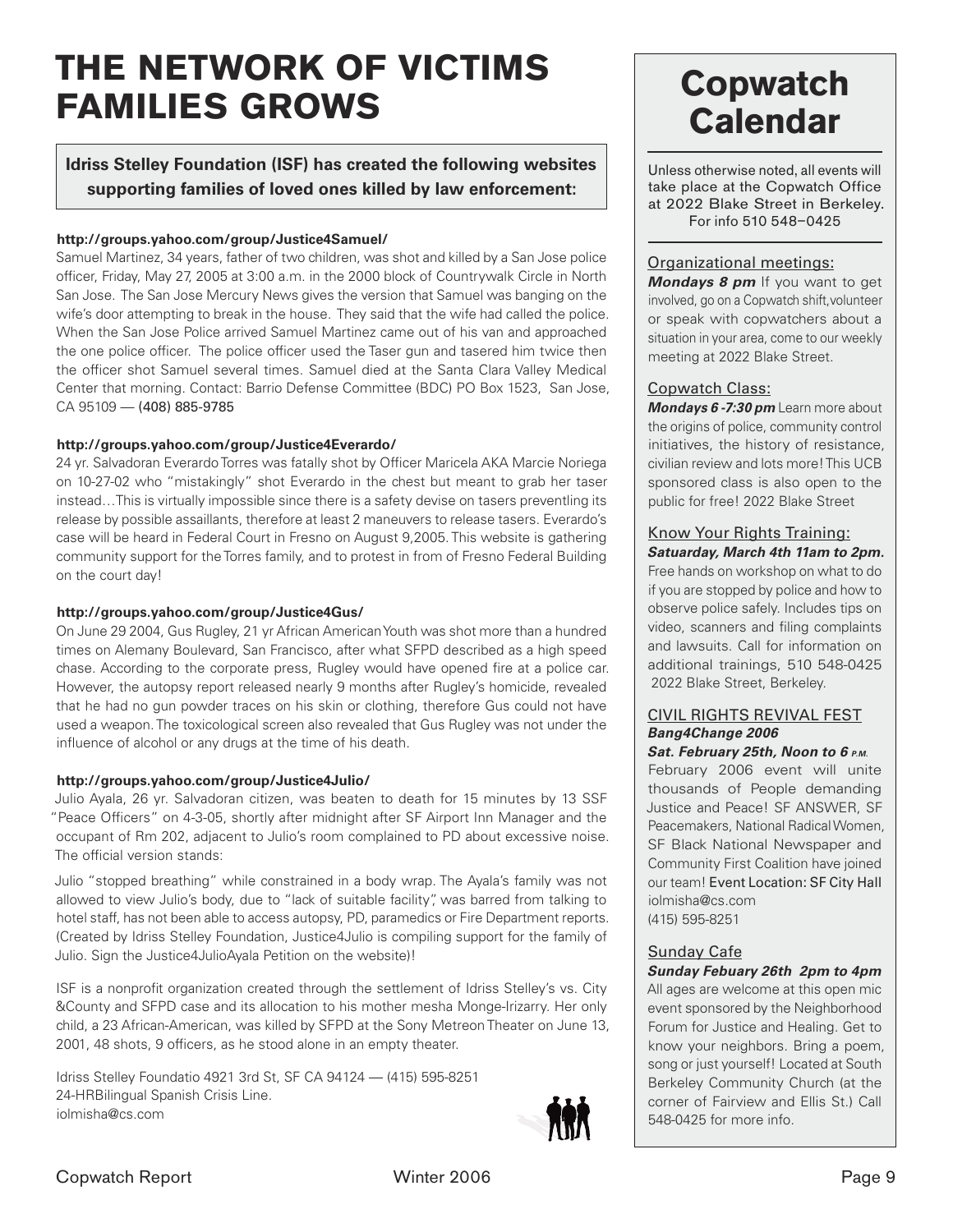## **ON THE STREETS:** A Basic Copwatch Shift

What's it like to go on a Copwatch shift? It means listening to people, handing out Know Your Rights information and watching lots of routine police activity. Here is a partial log from a night shift last Summer. We drive, walk or ride our bikes to a location and then simply…observe. Sometimes it is routine and sometimes it is too exciting. Either way, monitoring your neighborhood for police misconduct is a vital community function.

9:15pm 142# and 90# had two people stopped on Derby off of Sac. (142 always tries to get victims to tell us to turn our cameras off.) Victims were searched (on a four way search clause according to the woman) and released. Victims were one black male, one white female

9:43pm 142# and 90# had stopped an older black male on Sacramento and Julia for not having a bike light. Four officers showed up 77#, 95#.

10:10pm A young Latino was pulled over by officer 141#. The victim's license was not valid

so they towed the car. 142# and 90# were present. Copwatch drove victim home.

10:50pm Officer 34# initiated a car stop on Ashby west of San Pablo. He gave a sobriety check to a white male. When he noticed Copwatch, he finished and left.

11:10pm (Derby/ San Pablo) Officer 88# had stopped a white man in a Jaguar for speeding through a yellow light. (88 had refused to give his badge on the last two stops where he was present and gave it only after Copwatch verified his name).

11:30pm San Pablo and Murray. 34# 158# 27# had initiated a car stop. There were two victims. One male, one female, both were black. The male was in cuffs. Upon our arrival, the police uncuffed the young man and released both men after showing them how to put their license plate on the back. 27# was un-cooperative about giving his badge number.





### *Know Your Rights* continued from page 7

I'd need to know what your boyfriend was arrested for, what the police claimed they expected to find in the house, and why they claimed there wasn't time to get a warrant. It would also be useful to know whether your boyfriend was on probation or parole because the conditions often include searches without probable cause. Someone who's been given a key to a building is presumed to have a right to use that space, so as you've guessed, your boyfriend's key strengthens the officers' argument that they expected to find evidence of his criminal activity inside.

QUESTION: I recently saw a cop pull over a young man in a shiny car. The cop said that the reason he pulled him over was because he had seen the youth driving with his music on too loud about three hours earlier. Can the cop give you a ticket for something that supposedly happened hours before?

ANSWER: Yes. The fact that the offense occurred several hours before the arrest wouldn't signify, especially if the officer claimed that she wasn't able to apprehend the suspect at the time of the offense. If there was a great lapse of time between a trivial offense and the arrest, or if the officer had other opportunities to make the arrest, yet refrained from doing so, the suspect might be in a better position to argue that the officer was being unfair. When copwatching in such situations, make careful notes of racist remarks or other inappropriate statements made by the officer. **AAV** 

### Dont Talk to the F.B.I. Get Legal Advice!

If you are contacted by the FBI or other law enforcement officers, or subpoenaed to a grand jury, or if you are not a citizen and have a question about the impact of your political activity on your immigration status: Call the National Lawyers Guild Post-9/11 Hotline, 415 285-1041.

### **Free Monthly Legal Clinic**

"Are You a Survivor of Police Brutality?" Free Monthly Legal Clinic sponsored by Bay Area Policewatch 344 40th Street Oakland. Call for dates and times of upcoming clinics. (510) 428-3939.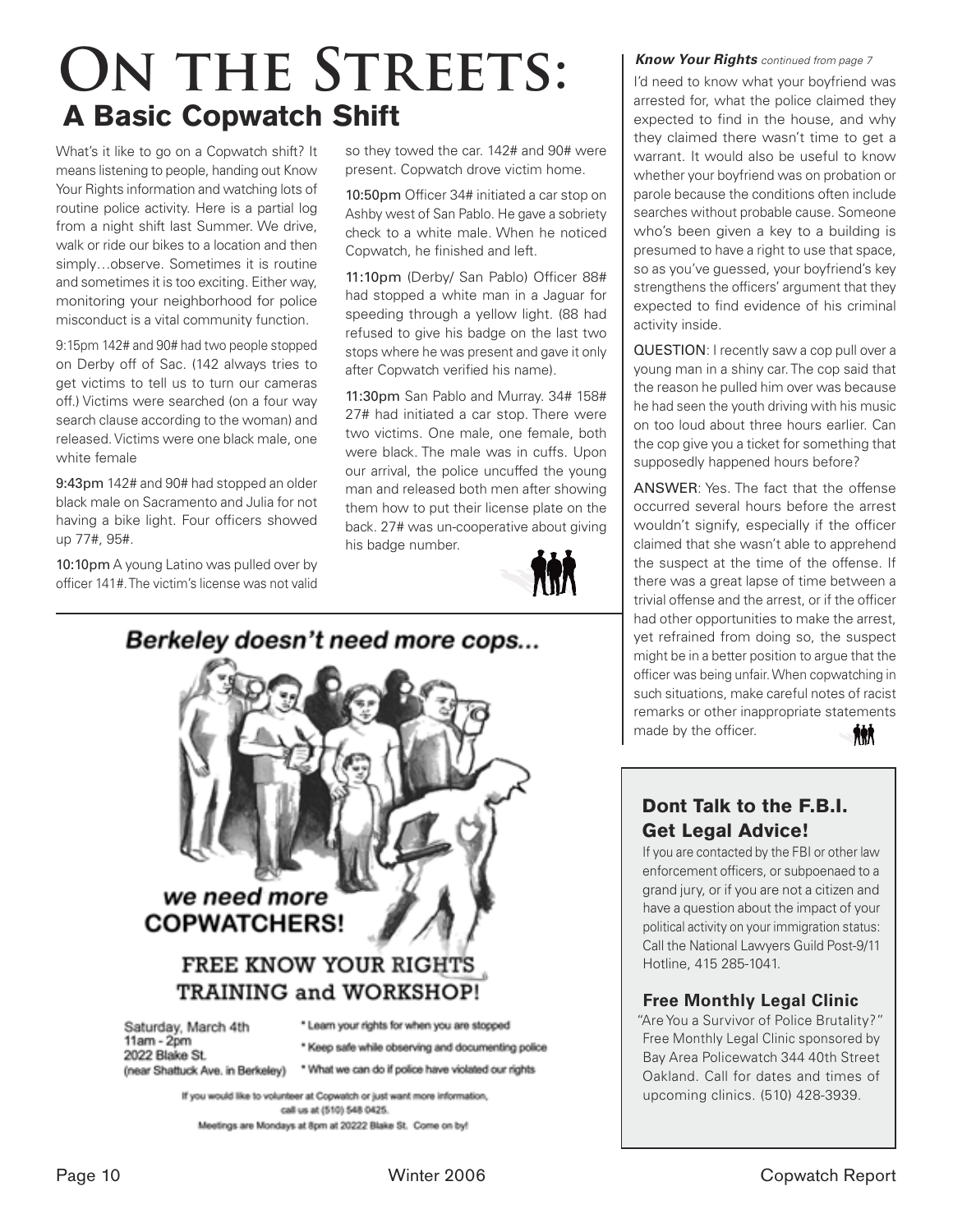## **DEFEND THE RIGHT TO OBSERVE** Copwatchers on the Frontline

According to Berkeley Police Department Training Bulletin #91, it is the policy of BPD to put "the least amount of restriction" possible on citizens who are attempting to observe police. We should not be threatened with arrest, lied to, interfered with, intimidated and certainly not physically assaulted while we are working to monitor police. Yet, this is exactly what is happening in our city. Copwatch leads approximately 2 three-hour training shifts per week. As Copwatch activity has increased, so have police attempts to stop us from observing them. Consider the following.

April 7th 2005 (West Berkeley) Officers Hong and Huynh had arrested someone and were preparing to transport the person. While everything was quiet, the Copwatchers engaged in conversation with the man about his right to sue police officers. At that point, Officer Hong grabbed the video camera and threatened the Copwatchers.

 April 8 2005 (University and San Pablo) Police pulled over 5 Latino youth. Officer Hong told those detained to tell Copwatch that they did not want their incident to be videotaped. This pattern of telling detainees to object to our monitoring is a tactic that some police officers are using on an on-going basis.

 April 13th 2005 (Dwight and Mathews) Senior Copwatchers were with two new Copwatcher who were observing police assist in the eviction of a Berkeley man. Everything was quiet on this evening and Copwatchers observed for approximately 10 minutes without any problem. Without provocation, Officer Melero approached the Copwatchers and suddenly demanded that they "cross the street" to observe. When one Copwatcher asserted his right to observe, he was struck in the chest by the officer. A Police Review Commission complaint is pending.

 May 4th 2005 (Alcatraz and Baker) A BPD officer asked a Copwatcher to step back "25 yards" from the scene of a detention. The person being detained had already asked the Copwatcher to videotape the incident. Officer Morales arrived and told Copwatch to "step back." When Copwatch informed the officer of the right to observe as outlined in training bulletin #91, the officer explained that his request was reasonable because there might be drugs somewhere on the ground.







Officer Melero assaults Copwatcher

These are examples of incidents that are happening to Copwatchers on a regular basis. It is COMMON for BPD officers to threaten to arrest observers DESPITE the fact that they are engaging in legal monitoring. It is COMMON for officers to rush up on a Copwatcher and throw their chest in the Copwatchers face in order to physically move the Copwatcher back and away from the main activity. This is not legal and it represents an attempt by the Berkeley Police to suppress legitimate monitoring of the police.

### Here is what we need to push back against police repression in Berkeley:

- 1. We need more people to take up Copwatching. It is clear that our police are being drawn into behaviors that do not promote openness and community awareness of police activities.
- 2. We need more volunteers to help us to organize protests against the way that Berkeley Police are intimidating and harassing our volunteers and others who take the bold step to observe police in action
- 3. We need more people to know their rights when dealing with police. Attend a "Know Your Rights Training" and become aware of what you can do and how to stay safe when observing police

July 11, 2005 (Sacramento and Oregon) was present at a police stop at a house where a "loud noise" was reported. Several people were detained in this aggressive police action. Officer was wearing a "Drug Task Force" shirt but was without a badge number or visible identification. This same officer was also seen in March carrying an assault rifle into a private business without benefit of any identification.